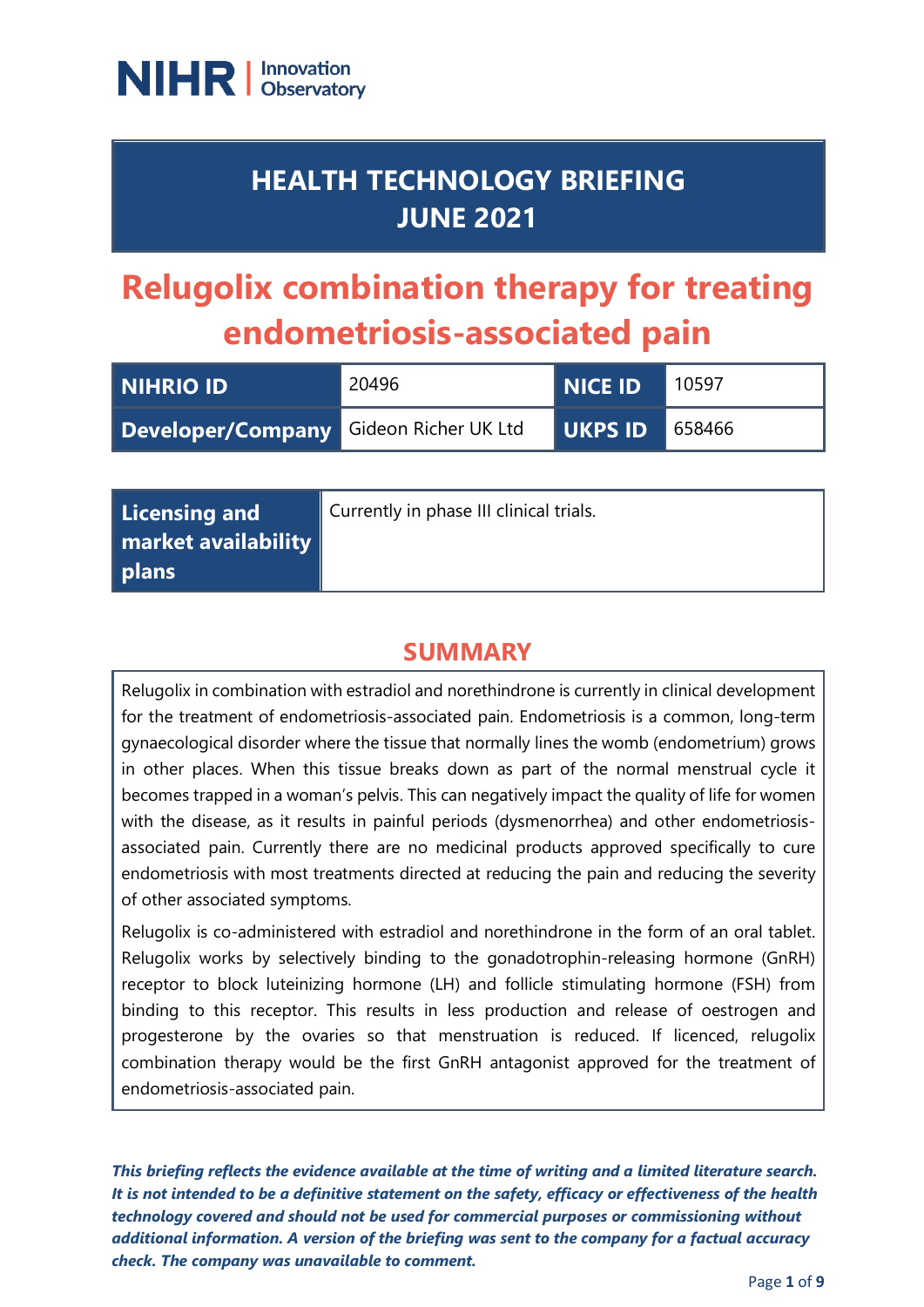## **PROPOSED INDICATION**

Treatment of adult women with endometriosis-associated pain.<sup>1,2</sup>

## **TECHNOLOGY**

#### **DESCRIPTION**

Relugolix combination tablet consists of relugolix (TAK-385) and estradiol/norethindrone acetate.<sup>3</sup> Relugolix is an orally available, non-peptide gonadotropin-releasing hormone (GnRH) antagonist, with potential antineoplastic activity. Relugolix competitively binds to and blocks the GnRH binding to the GnRH receptor. <sup>4</sup> This inhibits the secretion and release of both luteinizing hormone (LH) and follicle stimulating hormone (FSH), thereby decreasing the downstream production of oestrogen and progesterone by the ovaries.<sup>3,4</sup> As a result, relugolix decreases blood concentrations of oestrogen and progesterone within days and induces amenorrhoea.<sup>5</sup>

In the phase III clinical trials SPIRIT 1 (NCT03204318) and SPIRIT 2 (NCT03204331) participants receive relugolix 40mg tablet by oral administration, once daily, co-administered with estradiol (1.0mg) and norethindrone acetate (0.5mg) for 24 weeks.<sup>1,2</sup> In the SPIRIT extension clinical trial (NCT03654274) participants receive the same intervention for up to 104 weeks.<sup>6</sup>

#### **INNOVATION AND/OR ADVANTAGES**

Currently there are no GnRH antagonists recommended by NICE for the treatment of endometriosis-associated pain.<sup>7</sup> GnRH antagonists do not cause clinical flares and have a faster onset of action than GnRH agonists. Furthermore, because of its oral formulation and half-life, relugolix allows a faster recovery of normal hormonal levels and menstruation after discontinuation of treatment, leading to a more rapid recovery of fertility than the injectable depot formulations of GnRH agonists.<sup>5,8</sup>

#### **DEVELOPMENT STATUS AND/OR REGULATORY DESIGNATIONS**

Relugolix does not currently have a Marketing Authorisation in the EU/UK for any indication.

Relugolix is also in phase II and/or III clinical development for contraception against pregnancy, uterine fibroids, heavy menstrual bleeding, prostate cancer, and uterine leiomyoma.<sup>9</sup>

## **PATIENT GROUP**

#### **DISEASE BACKGROUND**

Endometriosis is a common, oestrogen-dependent, chronic gynaecological disorder in which the endometrium (the tissue that lines the inside of the uterus or womb) starts to grow in other places, such as the ovaries, fallopian tubes, bowels bladder, diaphragm, or in caesarean section scars.<sup>10-12</sup> Each month, this misplaced endometrium tissue responds to the hormonal changes of the menstrual cycle by building up and breaking down. <sup>13</sup> However, unlike the endometrium tissue lining of the womb, which leaves the body as a period, the tissue has no way of leaving the body and results in small bleeding inside of the pelvis. This leads to inflammation, swelling and scarring of the normal tissue surrounding the endometriosis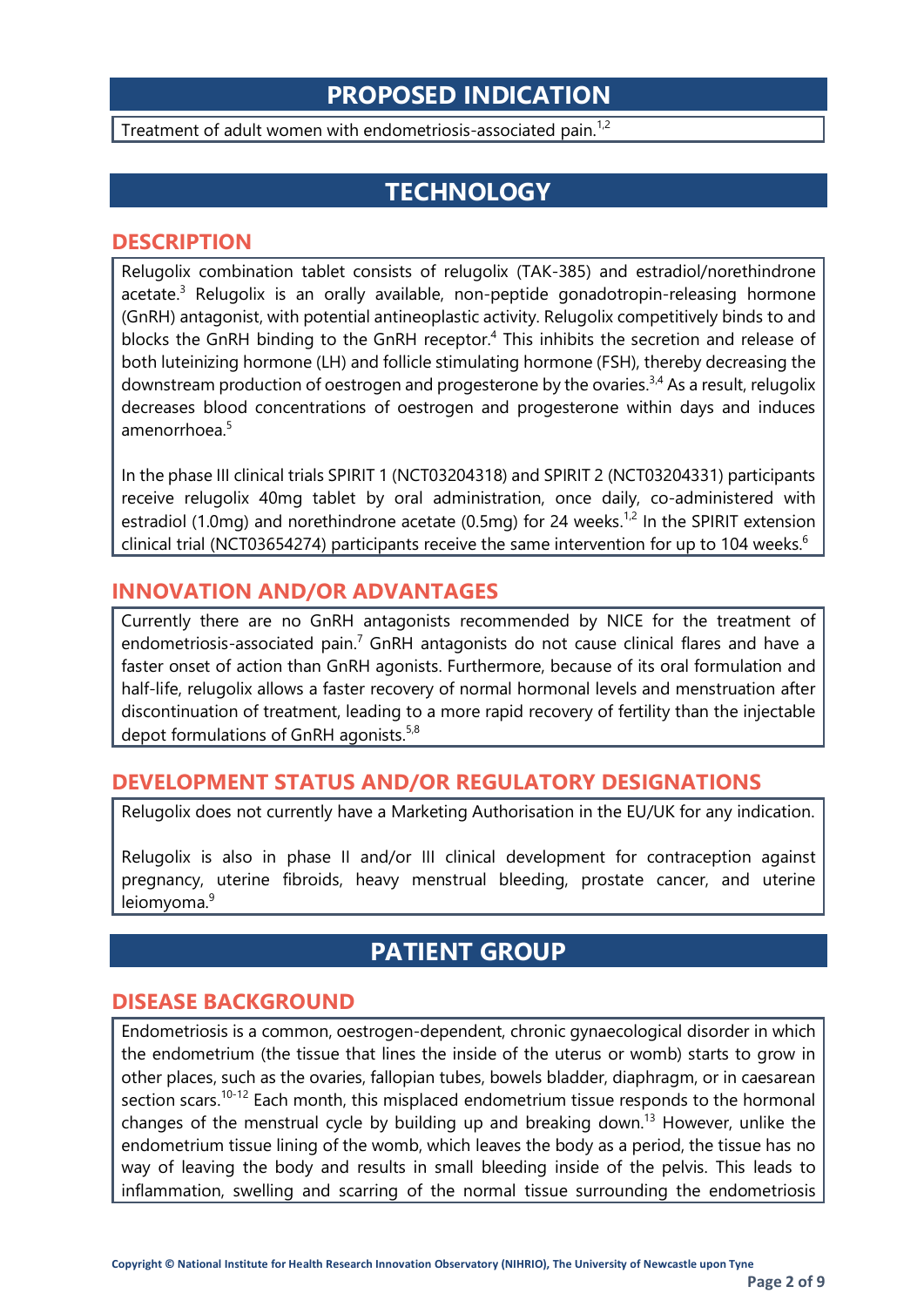implants.11,13 This inflammation, irritation and scar tissue can contribute to the painful symptoms associated with endometriosis.<sup>10</sup>

Symptoms of endometriosis can vary significantly from person to person but the most common symptoms include: excessively painful menstrual cramps that may be felt in the abdomen or lower back; abnormal or heavy menstrual flow; infertility; pain during and after sex; difficulty getting pregnant; discomfort when going to the toilet; and other gastrointestinal problems such as diarrhoea, constipation and/or nausea.<sup>11,13</sup>

The pathogenesis of endometriosis is unknown but common risk factors for the disease include: women who have a first-degree relative with the disease; women who are giving birth for the first time after age 30; and women with an abnormal uterus.<sup>13</sup> Consistent evidence from family and twin based studies supports a heritable component to endometriosis. Results of a recent genome-wide association studies are consistent with a heritable component in endometriosis, but no genetic specific gene has been identified.<sup>14</sup>

#### **CLINICAL NEED AND BURDEN OF DISEASE**

Endometriosis is one of the most common gynaecological disorders in women of reproductive age. The prevalence is difficult to determine because of variability in clinical presentation but is thought to affect 1.5 million women in the UK. It is estimated that 10% of women of reproductive age have endometriosis and this prevalence rises in women with infertility to about 30-50%.<sup>15</sup>

Endometriosis is reported to have a negative effect on health-related quality of life for women suffering with the disease. In addition to the painful symptoms associated with endometriosis, women with the disease can also experience a range of non-clinical symptoms including depression, feelings of isolation, fatigue and a lack of energy.16

According to the hospital episodes statistics for England in 2019/20, there were 22,530 finished consultant episodes (FCE) for endometriosis which resulted in 21,888 admissions, 10,623 day cases and 19,973 FCE bed days. $17$ 

## **PATIENT TREATMENT PATHWAY**

#### **TREATMENT PATHWAY**

Currently, there is no cure for endometriosis. The different treatments available for endometriosis aim to relieve pain and reduce the severity of symptoms, improve patient quality of life, and slow the growth of endometriosis tissue.<sup>18,19</sup>

The type of treatment that a patient receives is dependent on several factors such as: age; what the main symptoms are; or if the patient wants to become pregnant.<sup>19</sup> The main treatment options include analgesic medications, neuromodulators and neuropathic pain management, hormonal treatments, and surgical management.<sup>7</sup>

#### **CURRENT TREATMENT OPTIONS**

Currently there are no pharmacological treatment options recommended by NICE specifically for the treatment of endometriosis associated pain.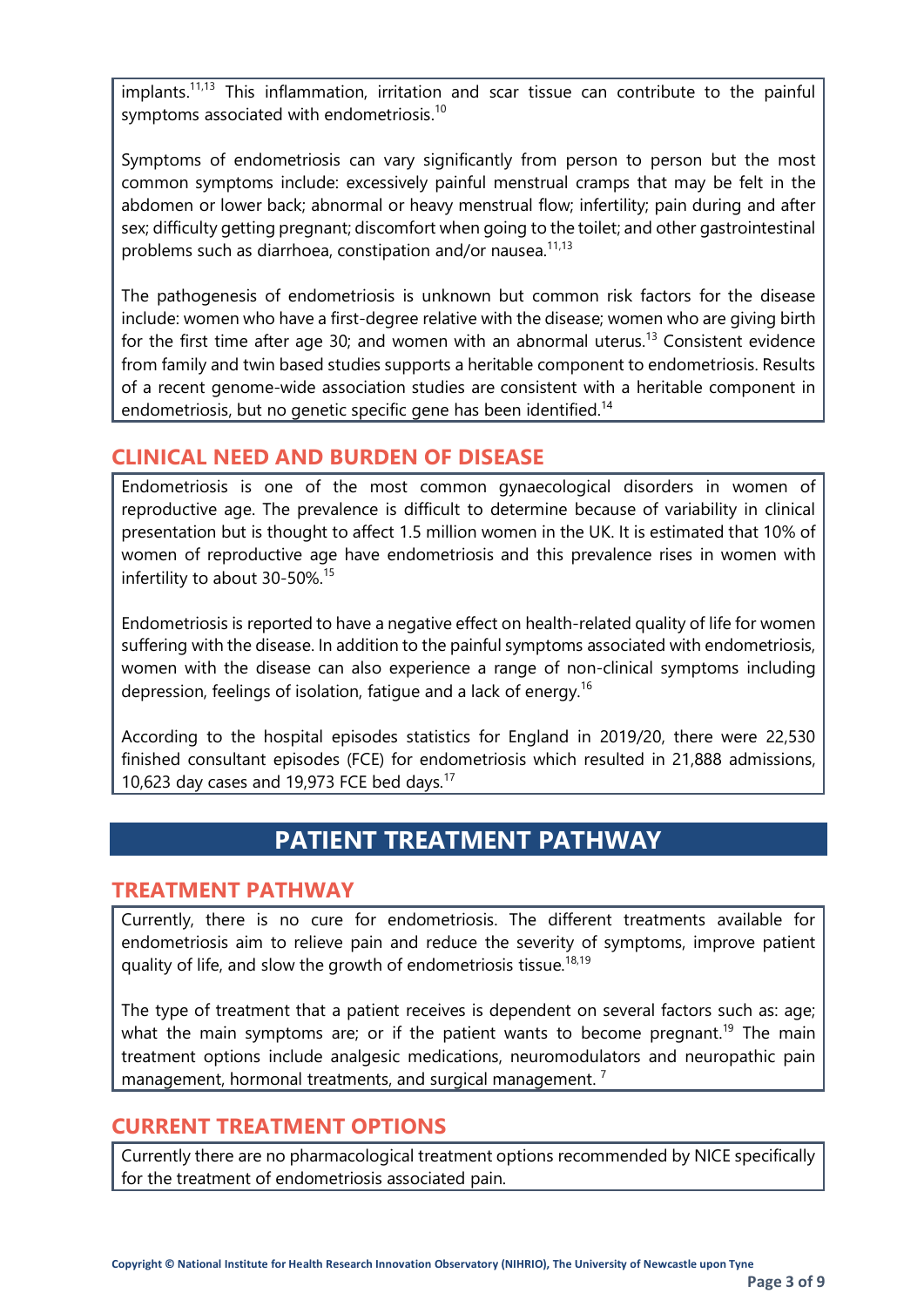NICE guidelines currently recommend a short trial (3 months) of paracetamol or a nonsteroidal anti-inflammatory (NSAIDs) alone or in combination for the first-line treatment of endometriosis-associated pain. Neuromodulators and neuropathic treatments are also considered as a pain treatment.7

Hormonal treatments such as the combined oral contraceptive pill, progestogen-only pill, progestogen injection (Depot-provera or Sayana Press), progestogen implant (Nexoplanon), or levonorgestrel intrauterine system (Mirena) can also be recommended.<sup>20</sup>

#### **PLACE OF TECHNOLOGY**

If licensed relugolix will be the first GnRH antagonist approved for the treatment of endometriosis-associated pain and will be an additional treatment option for women with this disease.<sup>7</sup>

| <b>CLINICAL TRIAL INFORMATION</b> |                                                                                                                                                                                                                                                                                                                                                                                                                                                                                |
|-----------------------------------|--------------------------------------------------------------------------------------------------------------------------------------------------------------------------------------------------------------------------------------------------------------------------------------------------------------------------------------------------------------------------------------------------------------------------------------------------------------------------------|
| <b>Trial</b>                      | SPIRIT 1, NCT03204318, 2017-001588-19; An International<br>Phase 3 Randomized, Double-Blind, Placebo-Controlled<br>Efficacy and Safety Study to Evaluate Relugolix Administered<br>With and Without Low-Dose Estradiol and Norethindrone<br>Acetate in Women With Endometriosis-Associated Pain                                                                                                                                                                                |
| <b>Trial design</b>               | Randomized, parallel assignment, triple masked, placebo-<br>controlled                                                                                                                                                                                                                                                                                                                                                                                                         |
| <b>Population</b>                 | N=638; females; adults aged 18 years to 50 years;<br>premenopausal; diagnosis of endometriosis; surgical or<br>direct visualisation and/or histopathologic confirmation of<br>endometriosis                                                                                                                                                                                                                                                                                    |
| Intervention(s)                   | Relugolix (oral administration); co-formulated estradiol<br>(1.0mg) and acetate (0.5mg) (oral administration)                                                                                                                                                                                                                                                                                                                                                                  |
| Comparator(s)                     | Placebo (oral administration)                                                                                                                                                                                                                                                                                                                                                                                                                                                  |
| <b>Outcome(s)</b>                 | Primary outcome measures:<br>Percentage of participants who meet the dysmenorrhoea<br>responder criteria at week 24 or end of treatment (EOT) [<br>Time Frame: Week 24 or EOT ]<br>Percentage of participants who meet the non-menstrual<br>$\bullet$<br>pelvic pain (NMPP) responder criteria at week 24 or EOT<br>[ Time Frame: Week 24 or EOT ]                                                                                                                             |
|                                   | See trial record for full list of outcome measures.                                                                                                                                                                                                                                                                                                                                                                                                                            |
| <b>Results (efficacy)</b>         | Relugolix combination therapy achieved both co-primary<br>endpoints by demonstrating clinically-meaningful pain<br>reductions for 74.5% of women with dysmenorrhoea<br>(menstrual pain) and 58.5% of women with non-menstrual<br>pelvic pain, compared to 26.9% and 39.6% of women in the<br>placebo group respectively. On average, women receiving<br>relugolix combination therapy had a 73.3% reduction on the<br>11-point (0-10) Numerical Rating Scale for dysmenorrhoea |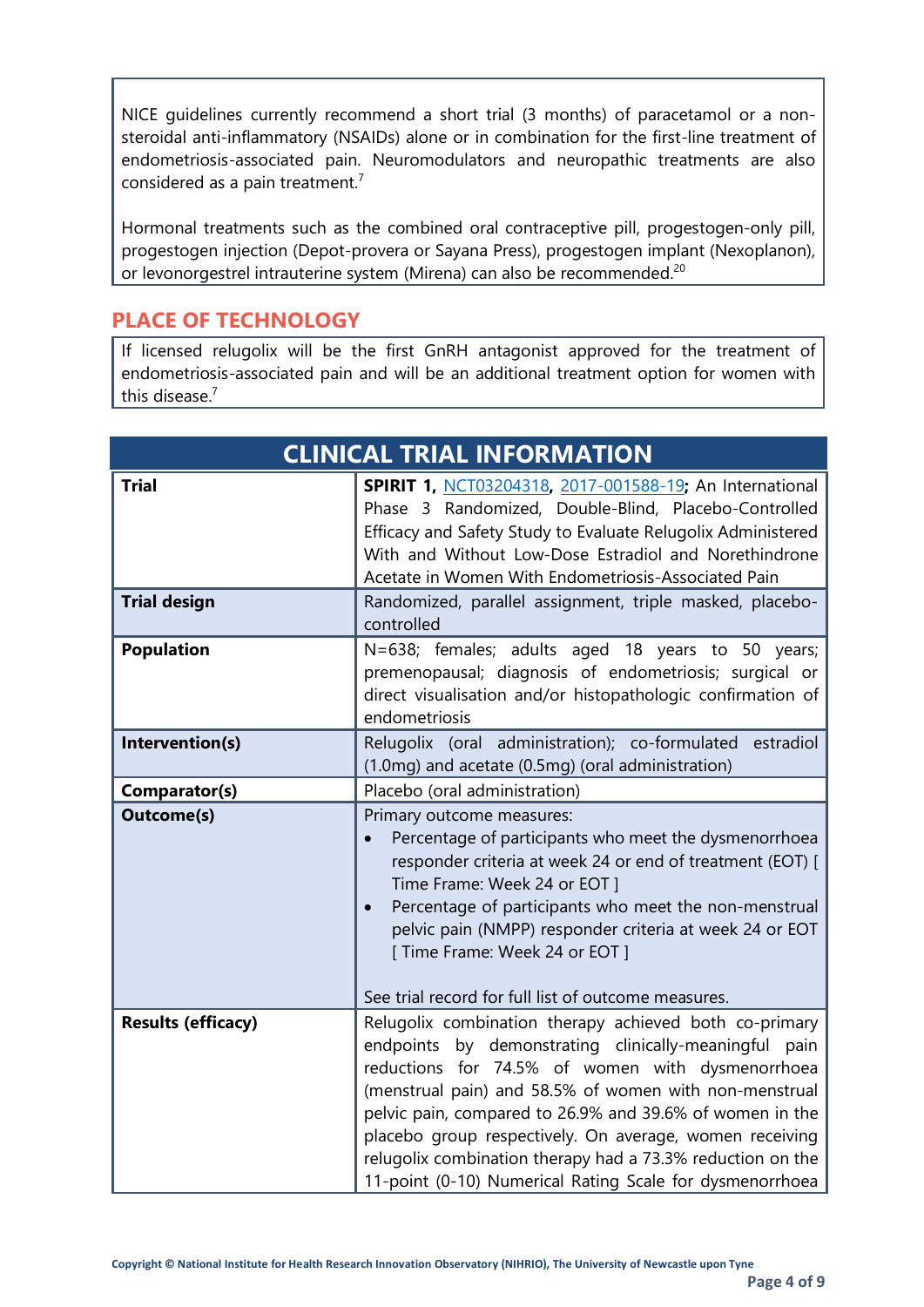|                         | from 7.3 (severe pain) to 1.8 (mild pain). All seven key  <br>secondary endpoints measured at Week 24 and compared to<br>placebo achieved statistical significance. <sup>21</sup> |
|-------------------------|-----------------------------------------------------------------------------------------------------------------------------------------------------------------------------------|
| <b>Results (safety)</b> | The only reported adverse events in at least 10% of women<br>in the relugolix combination group were headache and hot<br>flashes. $21$                                            |

| <b>Trial</b>              |                                                                                                                                                                                                                                                                                                                                                                                                                                                                                                                                                                                                                                                                     |
|---------------------------|---------------------------------------------------------------------------------------------------------------------------------------------------------------------------------------------------------------------------------------------------------------------------------------------------------------------------------------------------------------------------------------------------------------------------------------------------------------------------------------------------------------------------------------------------------------------------------------------------------------------------------------------------------------------|
|                           | <b>SPIRIT 2, NCT03204331, 2017-001632-19; An International</b><br>Phase III Randomized, Double-Blind, Placebo-Controlled<br>Efficacy and Safety Study to Evaluate Relugolix Administered<br>With and Without Low-Dose Estradiol and Norethindrone<br>Acetate in Women With Endometriosis-Associated Pain<br><b>Phase III</b> $-$ Active, not recruiting<br>Locations: 5 EU countries (not incl UK), USA, and other<br>countries<br><b>Actual Primary Completion Date: 01 April 2020</b>                                                                                                                                                                             |
| <b>Trial design</b>       | Randomised, parallel assignment, triple masked, placebo<br>controlled                                                                                                                                                                                                                                                                                                                                                                                                                                                                                                                                                                                               |
| <b>Population</b>         | N=623; females; adults aged 18 years to 50 years;<br>premenopausal; diagnosis of endometriosis; surgical or<br>direct visualisation and/or histopathologic confirmation of<br>endometriosis                                                                                                                                                                                                                                                                                                                                                                                                                                                                         |
| Intervention(s)           | Relugolix (oral administration); co-formulated estradiol<br>(1.0mg) and acetate (0.5mg) (oral administration)                                                                                                                                                                                                                                                                                                                                                                                                                                                                                                                                                       |
| Comparator(s)             | Placebo (oral administration)                                                                                                                                                                                                                                                                                                                                                                                                                                                                                                                                                                                                                                       |
| <b>Outcome(s)</b>         | Primary outcome measures:<br>Percentage of participants who meet the dysmenorrhoea<br>responder criteria at week 24 or EOT<br>[ Time Frame: Week 24 or EOT ]<br>Percentage of participants who meet the NMPP<br>responder criteria at week 24 or EOT [ Time Frame: Week<br>24 or EOT ]<br>See trial record for full list of outcome measures.                                                                                                                                                                                                                                                                                                                       |
| <b>Results (efficacy)</b> | In the co-primary endpoint analysis of SPIRIT 2, 75.2% of<br>women receiving once-daily relugolix combination therapy<br>achieved a clinically-meaningful reduction in dysmenorrhea<br>versus 30.4% of women in the placebo group ( $p < 0.0001$ ).<br>For non-menstrual pelvic pain, relugolix combination therapy<br>achieved a clinically-meaningful reduction in 66.0% of<br>women versus 42.6% women in the placebo group (p <<br>0.0001). On average, women receiving relugolix combination<br>therapy had a 75.1% reduction on the 11-point (0 to 10)<br>Numerical Rating Scale for dysmenorrhea from 7.2 (severe<br>pain) to 1.7 (mild pain). <sup>22</sup> |
| <b>Results (safety)</b>   | Relugolix combination therapy was generally well-tolerated<br>with minimal bone mineral density loss over 24 weeks. The<br>incidence of adverse events in the relugolix<br>overall                                                                                                                                                                                                                                                                                                                                                                                                                                                                                  |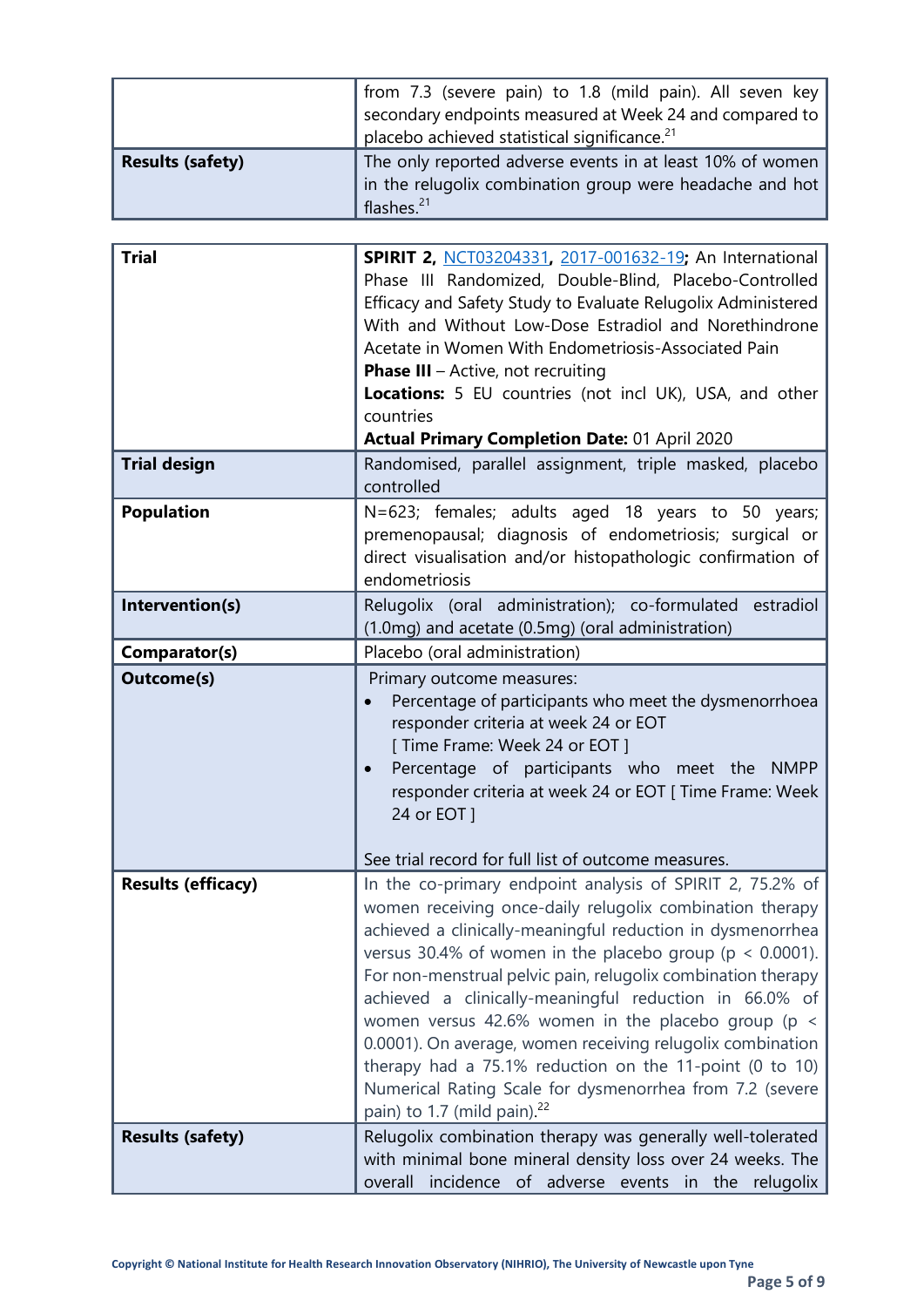| combination and placebo groups was similar (80.6% vs       |
|------------------------------------------------------------|
| 75.0%) In the relugolix combination therapy group, 5.3% of |
| women discontinued treatment early due to adverse events   |
| versus 3.9% in the placebo group. The most frequently      |
| reported adverse events, reported in at least 10% of women |
| in the relugolix combination group, were headache,         |
| nasopharyngitis, and hot flushes. <sup>22</sup>            |

| <b>Trial</b>              | SPIRIT EXTENSION, NCT03654274, 2017-004066-10; An<br>International Phase 3 Open-Label, Single-Arm, Safety and<br>Efficacy Extension Study to Evaluate Relugolix Co-<br>Administered with Low-Dose Estradiol and Norethindrone<br>Acetate in Women With Endometriosis-Associated Pain<br><b>Phase III</b> - Active, not recruiting<br>Locations: 10 EU countries (not incl UK), USA, Canada and<br>other countries                                      |
|---------------------------|--------------------------------------------------------------------------------------------------------------------------------------------------------------------------------------------------------------------------------------------------------------------------------------------------------------------------------------------------------------------------------------------------------------------------------------------------------|
| <b>Trial design</b>       | <b>Estimated primary completion date: 30 December 2021</b><br>Single group assignment, open-label, extension study                                                                                                                                                                                                                                                                                                                                     |
| <b>Population</b>         | N=803; females; adults aged 18 to 51 years; previously<br>completed 24 weeks of study drug treatment and study<br>participation in either parent study, NCT03204331 or<br>NCT03654274; is not expected to undergo gynaecological<br>surgery or other surgical procedures for treatment of<br>endometriosis during the study or study follow-up period;<br>has agreed to continue to use only study-specified analgesic<br>medications during the study |
| Intervention(s)           | Relugolix (oral administration); co-formulated estradiol<br>(1.0mg) and acetate (0.5mg) (oral administration)                                                                                                                                                                                                                                                                                                                                          |
| Comparator(s)             | None                                                                                                                                                                                                                                                                                                                                                                                                                                                   |
| <b>Outcome(s)</b>         | Primary outcome measures:<br>Proportion of women who respond or maintain response<br>based on assessment of dysmenorrhoea at week 52 and<br>week 104 [ Time Frame: Week 52 and Week 104 ]<br>Proportion of women who respond or maintain response<br>based on NMPP at week 52 and week 104 [ Time Frame:<br>Week 52 and Week 104 ]<br>See trial record for full list of outcome measures.                                                              |
| <b>Results (efficacy)</b> | 84.8% and 73.3% of women receiving relugolix combination<br>therapy over one year achieve clinically meaningful pain<br>reductions in dysmenorrhoea and NMPP, respectively. On<br>average, women reported an 82.8% reduction on the 11-<br>point numerical rating scale (0-10) for dysmenorrhoea from<br>7.4 (severe pain) to 1.3 (mild pain) over one year. <sup>23</sup>                                                                             |
| <b>Results (safety)</b>   | The most commonly reported adverse events were headache,<br>nasopharyngitis, and hot flashes. <sup>23</sup>                                                                                                                                                                                                                                                                                                                                            |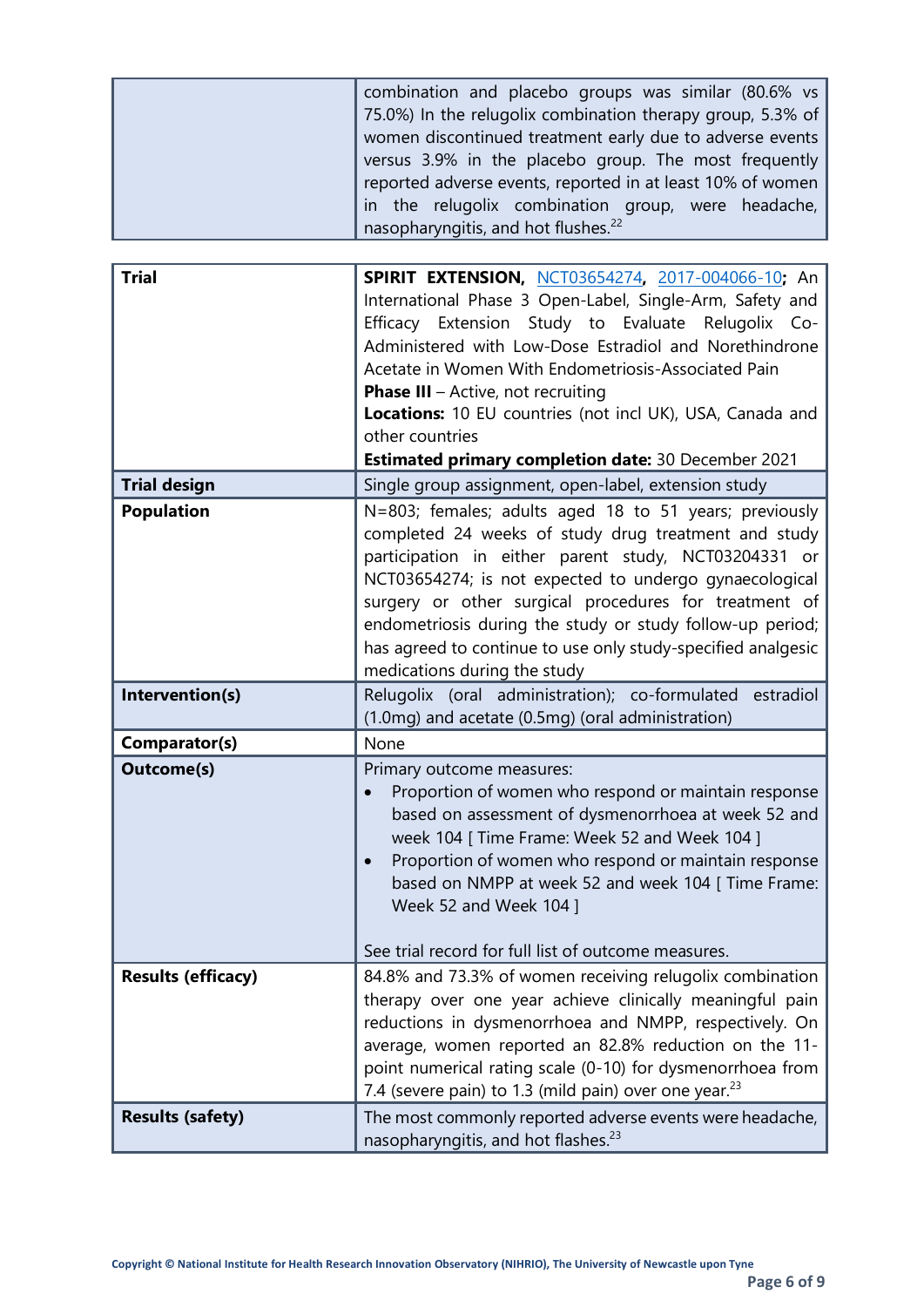## **ESTIMATED COST**

The estimated cost of relugolix is not yet known.

## **RELEVANT GUIDANCE**

#### **NICE GUIDANCE**

- NICE clinical guideline. Heavy menstrual bleeding: assessment and management (NG88). March 2020.
- NICE clinical guideline. Endometriosis: diagnosis and management (NG73). September 2017.
- NICE quality standard. Endometriosis (QS172). August 2018.
- NICE interventional procedure guidance. Laparoscopic uterine nerve ablation (LUNA) for chronic pelvic pain (PIG234). October 2007.
- NICE interventional procedure guidance. Laparoscopic helium plasma coagulation for the treatment of endometriosis (IPG171). March 2006.

#### **NHS ENGLAND (POLICY/COMMISSIONING) GUIDANCE**

• NHS England. 2013/14 NHS Standard Contract for Complex Gynaecology (Severe Endometriosis). E10/S/a.

#### **OTHER GUIDANCE**

- NICE clinical knowledge Summary. Endometriosis. 2020.<sup>24</sup>
- European Society of Human Reproduction and Embryology (ESHRE). Guideline on the management of women with endometriosis. 2013.25

## **ADDITIONAL INFORMATION**

## **REFERENCES**

- 1 Clinicaltrials.gov. *An International Phase 3 Randomized, Double-Blind, Placebo-Controlled Efficacy and Safety Study to Evaluate Relugolix Administered With and Without Low-Dose Estradiol and Norethindrone Acetate in Women With Endometriosis-Associated Pain*. *Trial ID: NCT03204318*. 2017. Status: Active, not recruiting. Available from: <https://clinicaltrials.gov/ct2/show/NCT03204318> [Accessed 29 May 2021].
- 2 Clinicaltrials.gov. *An International Phase 3 Randomized, Double-Blind, Placebo-Controlled Efficacy and Safety Study to Evaluate Relugolix Administered With and Without Low-Dose Estradiol and Norethindrone Acetate in Women With Endometriosis-Associated Pain*. *Trial ID: NCT03204331*. 2017. Status: Active, not recruiting. Available from: <https://clinicaltrials.gov/ct2/show/NCT03204331> [Accessed 29 May 2021].
- 3 Myovant Sciences. *Relugolix Combination Tablet.* 2021. Available from: <https://www.myovant.com/our-science/relugolix-combination-tablet/> [Accessed 31 May 2021].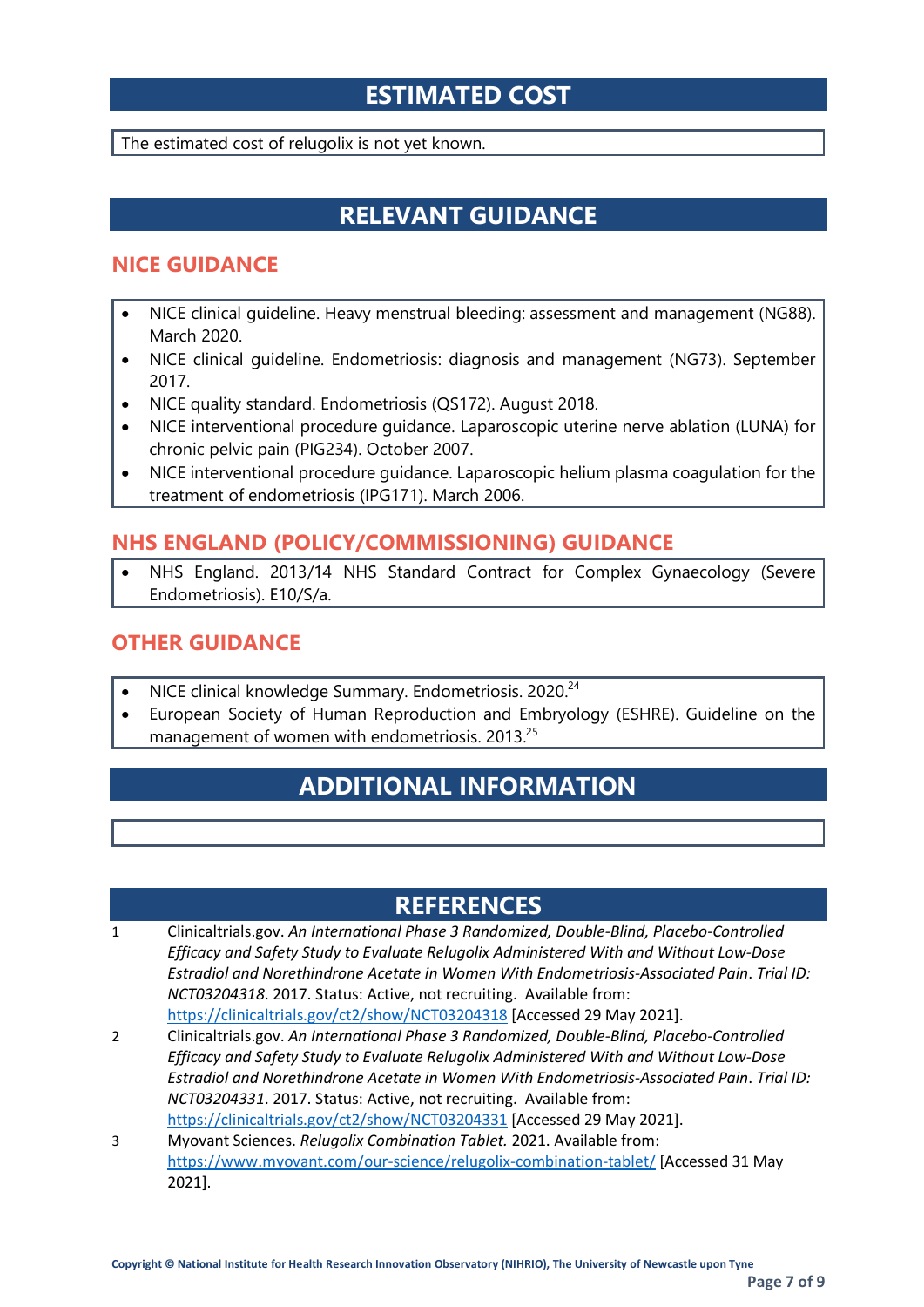- 4 National Library of Medicine. *PubChem Compound Summary for Relugolix.* 2021. Available from:<https://pubchem.ncbi.nlm.nih.gov/compound/Relugolix> [Accessed 31 May 2021].
- 5 Osuga Y, Enya K, Kudou K, Hoshiai H. Relugolix, a novel oral gonadotropin-releasing hormone antagonist, in the treatment of pain symptoms associated with uterine fibroids: a randomized, placebo-controlled, phase 3 study in Japanese women. *Fertil Steril*. 2019 Nov;112(5):922-9.e2. Available from[: https://doi.org/10.1016/j.fertnstert.2019.07.013.](https://doi.org/10.1016/j.fertnstert.2019.07.013)
- 6 Clinicaltrials.gov. *SPIRIT EXTENSION: Efficacy and Safety Extension Study of Relugolix in Women With Endometriosis-Associated Pain*. *Trial ID: NCT03654274*. 2018. Status: Active, not recruiting. Available from[: https://clinicaltrials.gov/ct2/show/NCT03654274](https://clinicaltrials.gov/ct2/show/NCT03654274) [Accessed 31 May 2021].
- 7 National Institute for Health and Care Excellence (NICE). *Endometriosis: Diagnosis and management* (*NG73)*. Last Update Date: Available from: [https://www.nice.org.uk/guidance/ng73/resources/endometriosis-diagnosis-and](https://www.nice.org.uk/guidance/ng73/resources/endometriosis-diagnosis-and-management-pdf-1837632548293)[management-pdf-1837632548293](https://www.nice.org.uk/guidance/ng73/resources/endometriosis-diagnosis-and-management-pdf-1837632548293) [Accessed 29 May 2021].
- 8 Osuga Y, Enya K, Kudou K, Tanimoto M, Hoshiai H. Oral Gonadotropin-Releasing Hormone Antagonist Relugolix Compared With Leuprorelin Injections for Uterine Leiomyomas: A Randomized Controlled Trial. *Obstetrics & Gynecology*. 2019;133(3). Available from: [https://journals.lww.com/greenjournal/Fulltext/2019/03000/Oral\\_Gonadotropin\\_Releasing\\_H](https://journals.lww.com/greenjournal/Fulltext/2019/03000/Oral_Gonadotropin_Releasing_Hormone_Antagonist.3.aspx) [ormone\\_Antagonist.3.aspx.](https://journals.lww.com/greenjournal/Fulltext/2019/03000/Oral_Gonadotropin_Releasing_Hormone_Antagonist.3.aspx)
- 9 Clinicaltrials.gov. *Search for relugolix clinical studies: Phase II and III.* 2021. Available from: [https://clinicaltrials.gov/ct2/results?cond=&term=&type=&rslt=&age\\_v=&gndr=&intr=relugoli](https://clinicaltrials.gov/ct2/results?cond=&term=&type=&rslt=&age_v=&gndr=&intr=relugolix&titles=&outc=&spons=&lead=&id=&cntry=&state=&city=&dist=&locn=&rsub=&strd_s=&strd_e=&prcd_s=&prcd_e=&sfpd_s=&sfpd_e=&rfpd_s=&rfpd_e=&lupd_s=&lupd_e=&sort) [x&titles=&outc=&spons=&lead=&id=&cntry=&state=&city=&dist=&locn=&rsub=&strd\\_s=&str](https://clinicaltrials.gov/ct2/results?cond=&term=&type=&rslt=&age_v=&gndr=&intr=relugolix&titles=&outc=&spons=&lead=&id=&cntry=&state=&city=&dist=&locn=&rsub=&strd_s=&strd_e=&prcd_s=&prcd_e=&sfpd_s=&sfpd_e=&rfpd_s=&rfpd_e=&lupd_s=&lupd_e=&sort) [d\\_e=&prcd\\_s=&prcd\\_e=&sfpd\\_s=&sfpd\\_e=&rfpd\\_s=&rfpd\\_e=&lupd\\_s=&lupd\\_e=&sort=](https://clinicaltrials.gov/ct2/results?cond=&term=&type=&rslt=&age_v=&gndr=&intr=relugolix&titles=&outc=&spons=&lead=&id=&cntry=&state=&city=&dist=&locn=&rsub=&strd_s=&strd_e=&prcd_s=&prcd_e=&sfpd_s=&sfpd_e=&rfpd_s=&rfpd_e=&lupd_s=&lupd_e=&sort) [Accessed 30 May 2021].
- 10 UCLA Health. *Endometriosis: Symptoms, Treatment, Diagnosis.* 2021. Available from: <https://www.uclahealth.org/obgyn/endometriosis> [Accessed 29 May 2021].
- 11 NHS Inform. *Endometriosis.* 2021. Available from[: https://www.nhsinform.scot/illnesses-and](https://www.nhsinform.scot/illnesses-and-conditions/sexual-and-reproductive/endometriosis#about-endometriosis)[conditions/sexual-and-reproductive/endometriosis#about-endometriosis](https://www.nhsinform.scot/illnesses-and-conditions/sexual-and-reproductive/endometriosis#about-endometriosis) [Accessed 29 March 2021].
- 12 Osuga Y, Seki Y, Tanimoto M, Kusumoto T, Kudou K, Terakawa N. Relugolix, an oral gonadotropin-releasing hormone receptor antagonist, reduces endometriosis-associated pain in a dose-response manner: a randomized, double-blind, placebo-controlled study. *Fertil Steril*. 2021 Feb;115(2):397-405. Available from[: https://doi.org/10.1016/j.fertnstert.2020.07.055.](https://doi.org/10.1016/j.fertnstert.2020.07.055)
- 13 Johns Hopkins Medicine. *Endometriosis.* 2021. Available from: <https://www.hopkinsmedicine.org/health/conditions-and-diseases/endometriosis> [Accessed 29 May 2021].
- 14 Hickey M, Ballard K, Farquhar C. Endometriosis. *BMJ*. 2014;348(mar19 5):g1752-g. Available from: [https://doi.org/10.1136/bmj.g1752.](https://doi.org/10.1136/bmj.g1752)
- 15 National Institute for Health and Care Excellence (NICE). *Endometriosis: How common is it?* 2020. Available from: [https://cks.nice.org.uk/topics/endometriosis/background](https://cks.nice.org.uk/topics/endometriosis/background-information/prevalence/)[information/prevalence/](https://cks.nice.org.uk/topics/endometriosis/background-information/prevalence/) [Accessed 30 May 2021].
- 16 Bourdel N, Chauvet P, Billone V, Douridas G, Fauconnier A, Gerbaud L, et al. Systematic review of quality of life measures in patients with endometriosis. *PLOS ONE*. 2019;14(1):e0208464. Available from[: https://doi.org/10.1371/journal.pone.0208464.](https://doi.org/10.1371/journal.pone.0208464)
- 17 NHS Digital. *Hospital Admitted Patient Care Activity 2019-20*. Available from: [https://digital.nhs.uk/data-and-information/publications/statistical/hospital-admitted](https://digital.nhs.uk/data-and-information/publications/statistical/hospital-admitted-patient-care-activity/2019-20)[patient-care-activity/2019-20](https://digital.nhs.uk/data-and-information/publications/statistical/hospital-admitted-patient-care-activity/2019-20) [Downloaded 17 September 2020].
- 18 Endometriosis UK. *Endometriosis Treatment.* 2021. Available from: <https://www.endometriosis-uk.org/endometriosis-treatment> [Accessed 29 May 2021].
- 19 National Health Service (NHS). *Endometriosis: Treatment.* 2019. Available from: <https://www.nhs.uk/conditions/endometriosis/treatment/> [Accessed 29 March 2021].
- 20 National Institute for Health and Care Excellence (NICE). *Scenario: Management of endometriosis.* 2020. Available from: